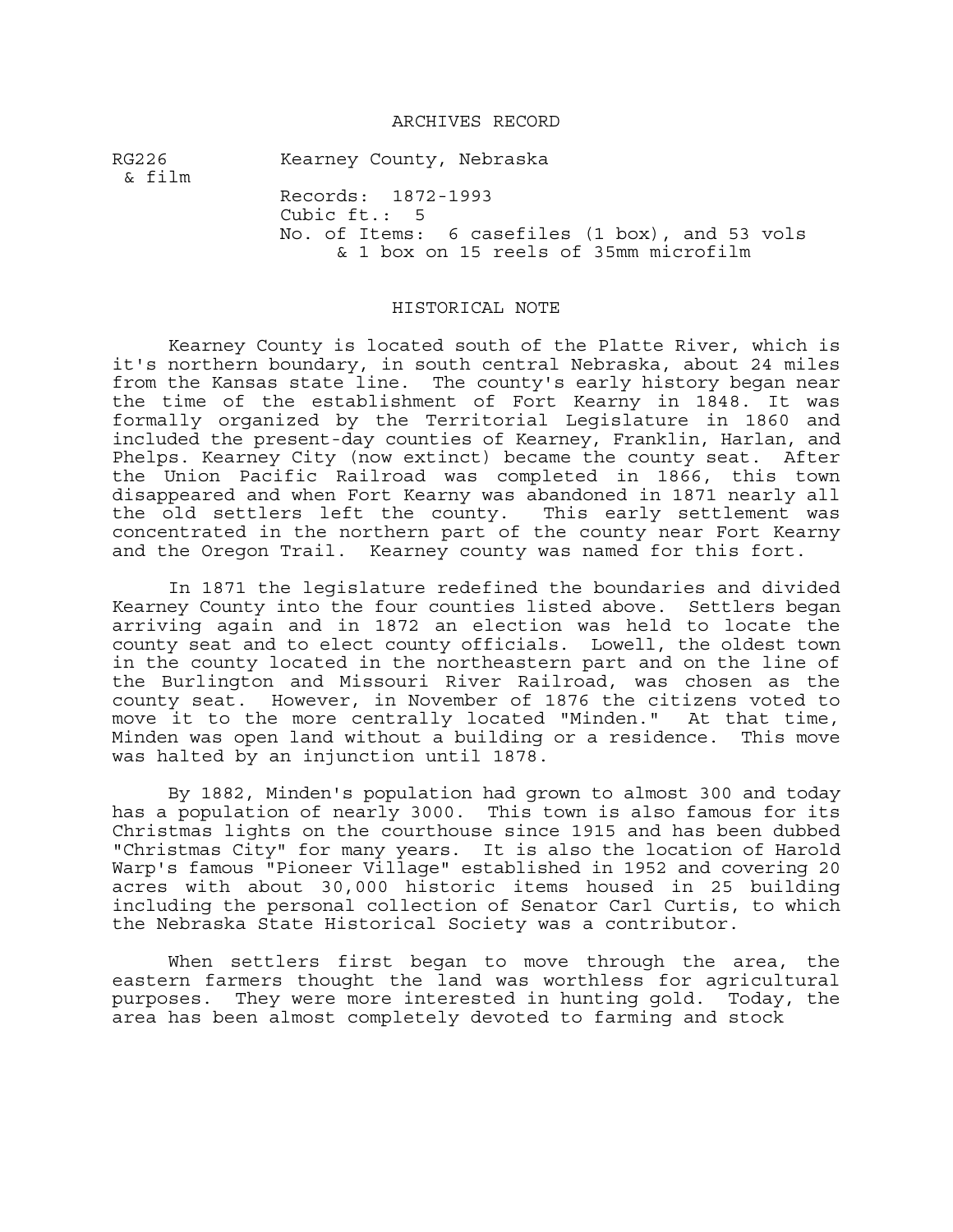# ADDED ENTRIES:

COUNTY COURTS--NEBRASKA--KEARNEY COUNTY DISTRICT COURTS--NEBRASKA--KEARNEY COUNTY MARRIAGES--NEBRASKA--KEARNEY COUNTY NATURALIZATIONS--NEBRASKA--KEARNEY COUNTY School District #11 (Kearney County, Neb.) School District #62 (Kearney County, Neb.)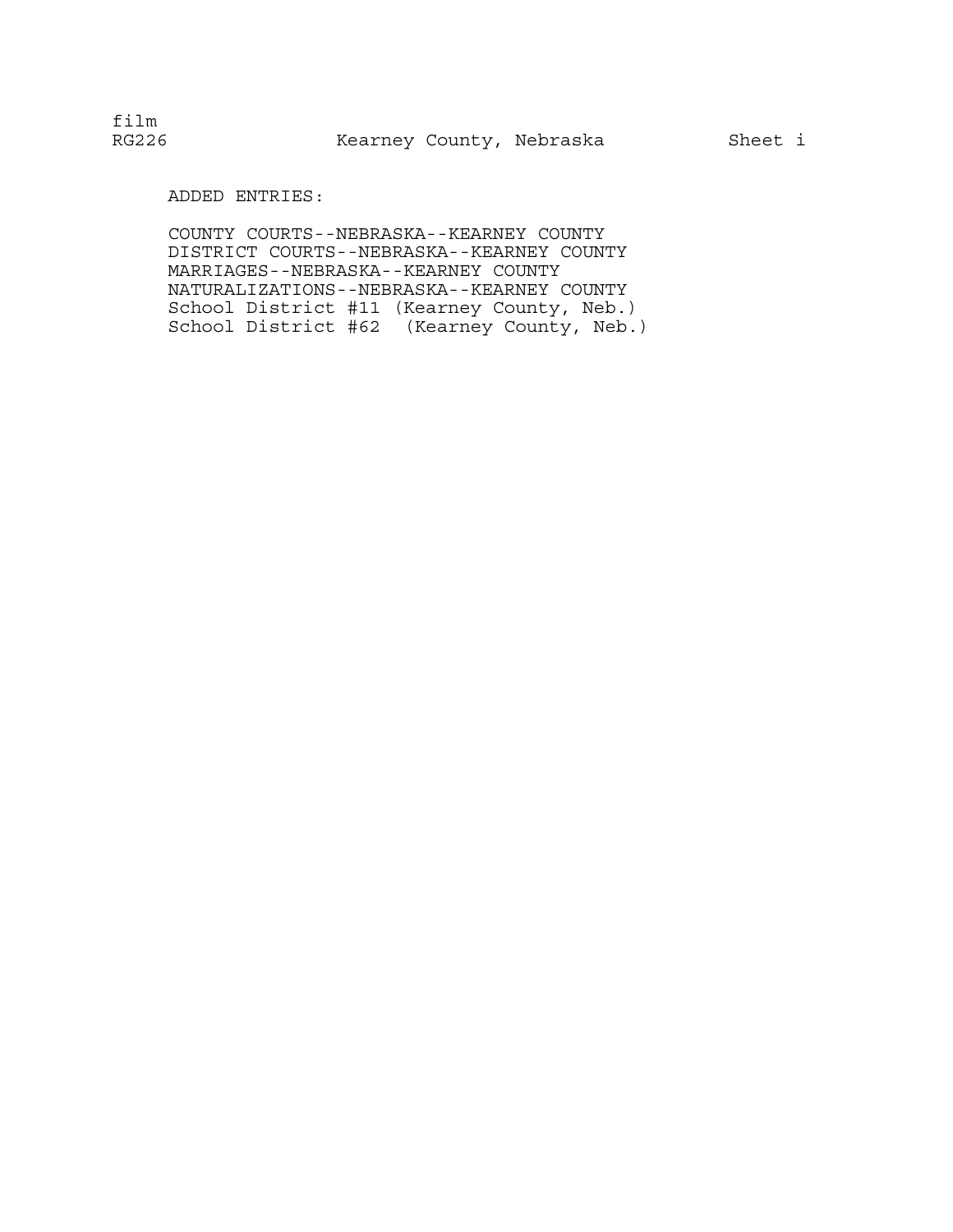raising. The Kearney County Canal, built for power and irrigation purposes grew into the Central Nebraska Public Power and Irrigation District.

## SCOPE AND CONTENT NOTE

This collection contains records of Kearney County for the following Subgroups: 1) Assessor (no records); 2) Treasurer (no records); 3) County Board of Commissioners (no records); 4) County Clerk, 1872-1968; 5) Register of Deeds (no records); 6) County Court, 1873-1917; 7) District Court, 1872-1982; 8) Superintendent of Schools (no records); and 9) School District Records, 1879-1925. Records have not yet been transferred to the State Archives for those subgroups listing no records. For records not listed in this inventory patrons should contact the county courthouse at Minden, Nebraska

Subgroup Four, County Clerk, contains microfilm of the marriage dockets of Kearney County, Nebraska, 1872-1968. Dockets for the years 1969-1986 contain confidential records and have been removed from the reference copies of the microfilm. This microfilm was produced by the Genealogical Society of Utah in 1994 with the cooperation of the Nebraska State Historical Society and the county clerk.

Subgroup Six, County Court, is arranged in one series: 1) Probate Records, 1873-1917. This series includes two probate entry books for the years mentioned. These two volumes were transferred to the State Archives in July of 1973 and microfilmed by the Historical Society in 1982.

Subgroup Seven, District Court, is divided into two series: 1) Naturalization Records, 1872-1929 and 2) Bills of Exception, 1915- 1982. Series One, Naturalization Records, were loaned to the State Archives August 27, 1990 for the purpose of microfilming. There is a card index available on 16mm microfilm. Series Two, Bills of Exception, 1915-1982 contain miscellaneous exhibits and testimony for selected cases tried in the Kearney County District Court. All case files remain with the court and you must contact them for this record.

Subgroup Nine, School District Records, is divided into two series: 1) School District #11, 1879-1923; and 2) School District #62, 1907-1925. School District #11 records were a gift of W. H. Lebar of Lincoln, Nebraska in 1940 and were microfilmed by the Historical Society in 1982. The records of School District #16 were loaned for microfilming in April of 1974.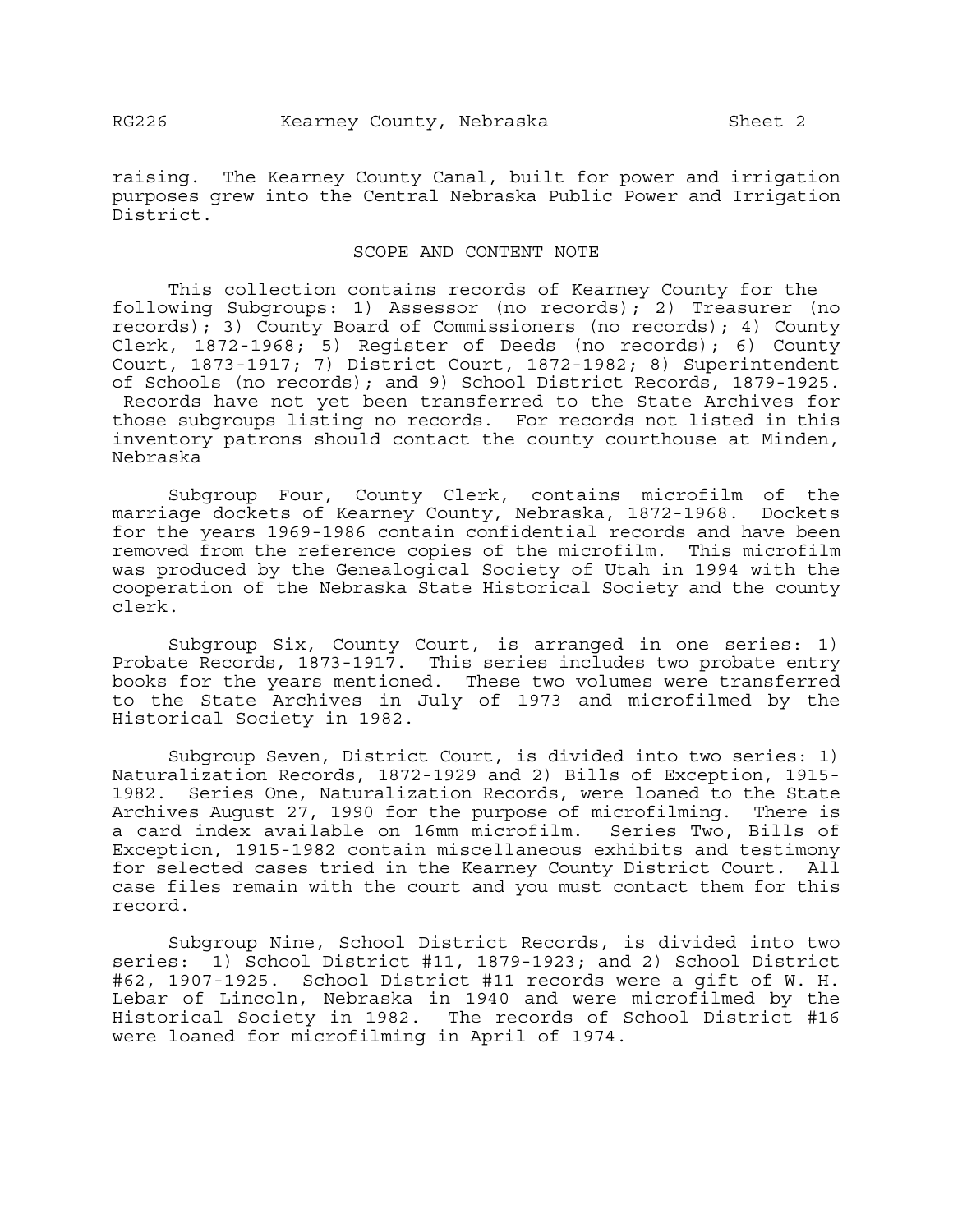#### DESCRIPTION

NOTE: Reorganization of this collection after certain records were microfilmed changes old series numbers as targeted on these rolls. Patrons are requested to ignore Series numbers on the rolls and refer to the inventory for accurate citations.

SUBGROUP ONE ASSESSMENT RECORDS

No available records for this subgroup at the State Archives at this time. Patrons should contact the Kearney County Assessor's Office at Minden.

SUBGROUP TWO TREASURER'S RECORDS

No available records for this subgroup at the State Archives at this time. Patrons should contact the Kearney County Treasurer's Office at Minden.

### SUBGROUP THREE COUNTY BOARD OF COMMISSIONERS

No available records for this subgroup at the State Archives at this time. Patrons should contact the Kearney County Clerk's Office at Minden.

SUBGROUP FOUR COUNTY CLERK'S RECORDS

- film
- SERIES ONE MARRIAGE RECORDS, 1872-1968
	- Vol. #1 Marriage Docket, Vol. #1 (indexed) p.1 (Workman-Scott), Oct. 11, 1872 thru p.446 (Plummer-Hurst), May 30, 1885
	- Vol. #2 Marriage Docket, Vol. #2 (indexed) p.1 (Anderson-Olson), November 4, 1885 thru p.476 (Peterson-Holst), Feb. 27, 1892
	- Vol. #3 Marriage Docket, Vol. #3 (indexed) p.1 (?), March 18, 1892 thru p.420 (Holsten-Oberg), Dec. 17, 1897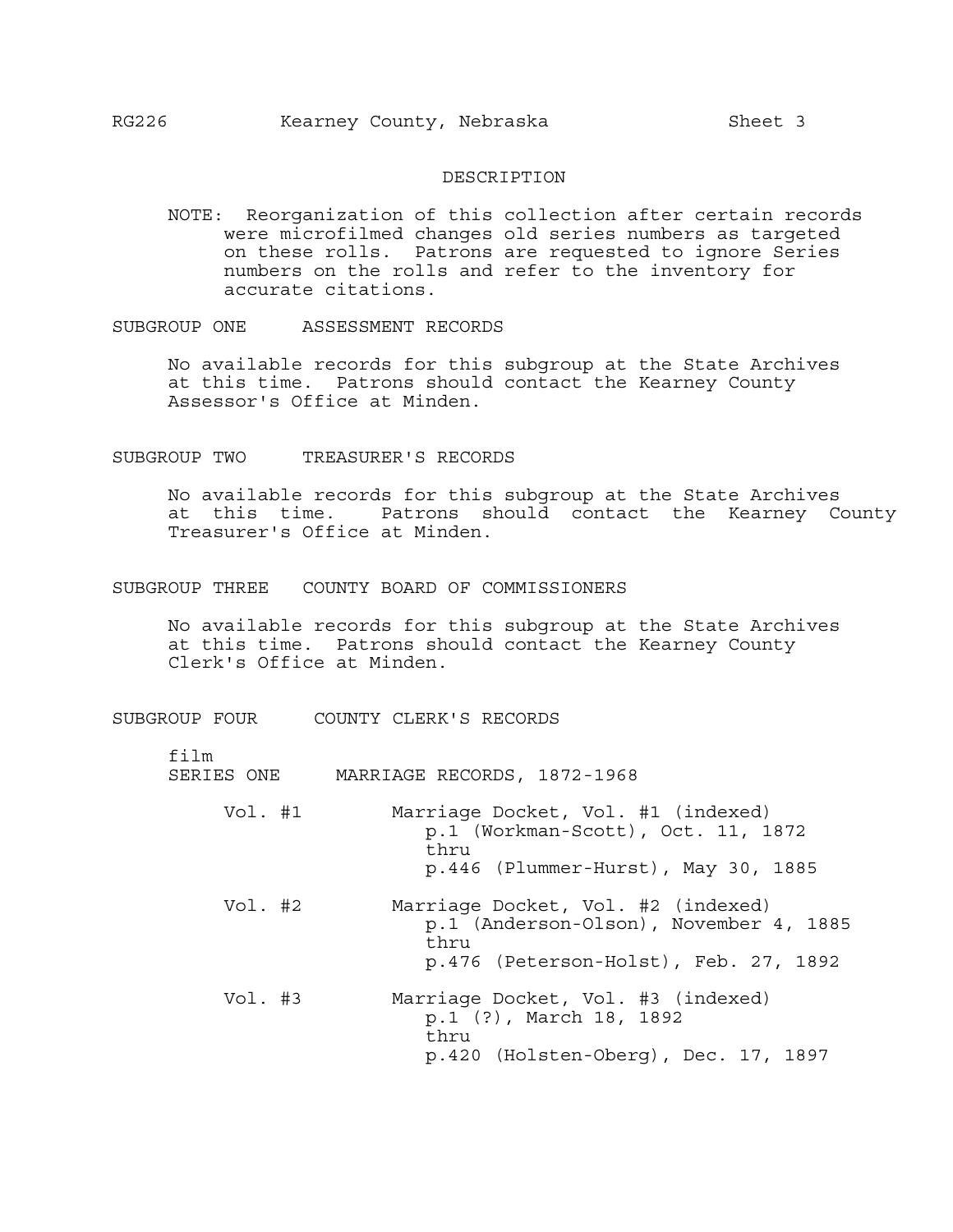| RG226              | Kearney County, Nebraska |      |                                                                                                                         | Sheet 4 |
|--------------------|--------------------------|------|-------------------------------------------------------------------------------------------------------------------------|---------|
| SUBGROUP FOUR      | COUNTY CLERK             |      |                                                                                                                         |         |
| film<br>SERIES ONE |                          |      | MARRIAGE RECORDS (cont)                                                                                                 |         |
| Vol. #4            |                          | thru | Marriage Docket, Vol. #4 (indexed)<br>p.1 (Green-Rapp), Dec. 17, 1897<br>$p.355$ (Fernow-Miller), Jan. 12, 1904         |         |
| Vol. #5            |                          | thru | Marriage Docket, Vol. #4 (ibid), indexed<br>p.1 (Blakeman-Ayers), June 21, 1902<br>p.422 (Hansen-Bjork), May 8, 1907    |         |
| Vol. $#6$          |                          | thru | Marriage Docket, Vol. #5 (indexed)<br>p.1 (Wendell-Holfeldt), May 20, 1907<br>p.421 (Merrell-Anderson), Oct. 14, 1912   |         |
| Vol. #7            |                          | thru | Marriage Docket, Vol. #6 (indexed)<br>p.1 (Nash-Miller), Oct. 16, 1912<br>p.478 (Conyers-Moone), Sept 23, 1919          |         |
| Vol. #8            |                          | thru | Marriage Docket, Vol. #7 (indexed)<br>p.1 (Olson-Rodine), Sept. 23, 1919<br>p.293 (Wilson-Pettit), Aug. 1, 1923         |         |
| Vol. #9            |                          | thru | Marriage Docket, Vol. #8 (indexed)<br>p.1 (Brooks-Pedler), Aug. 11, 1923<br>p.640 (Thomas-Rosso), Jan. 15, 1934         |         |
| Vol. #10           |                          | thru | Marriage Docket, Vol.#9 (indexed)<br>p.1 (Sander-Svendsen), Jan. 18, 1934<br>p.628 (Mattison-Spargo), June 3, 1943      |         |
| Vol. #11           |                          | thru | Marriage Docket, Vol. #10 (indexed)<br>p.1 (Stegemann-Kujath), June 7, 1943<br>p.668 (Westesen-Anderson), Nov. 25, 1956 |         |
| Vol. #12           |                          | thru | Marriage Docket, Vol. #11 (indexed)<br>p.1 (Thompson-Podewitz), Nov. 17, 1956<br>p.636 (Kort-Armstrong), Dec. 28, 1968  |         |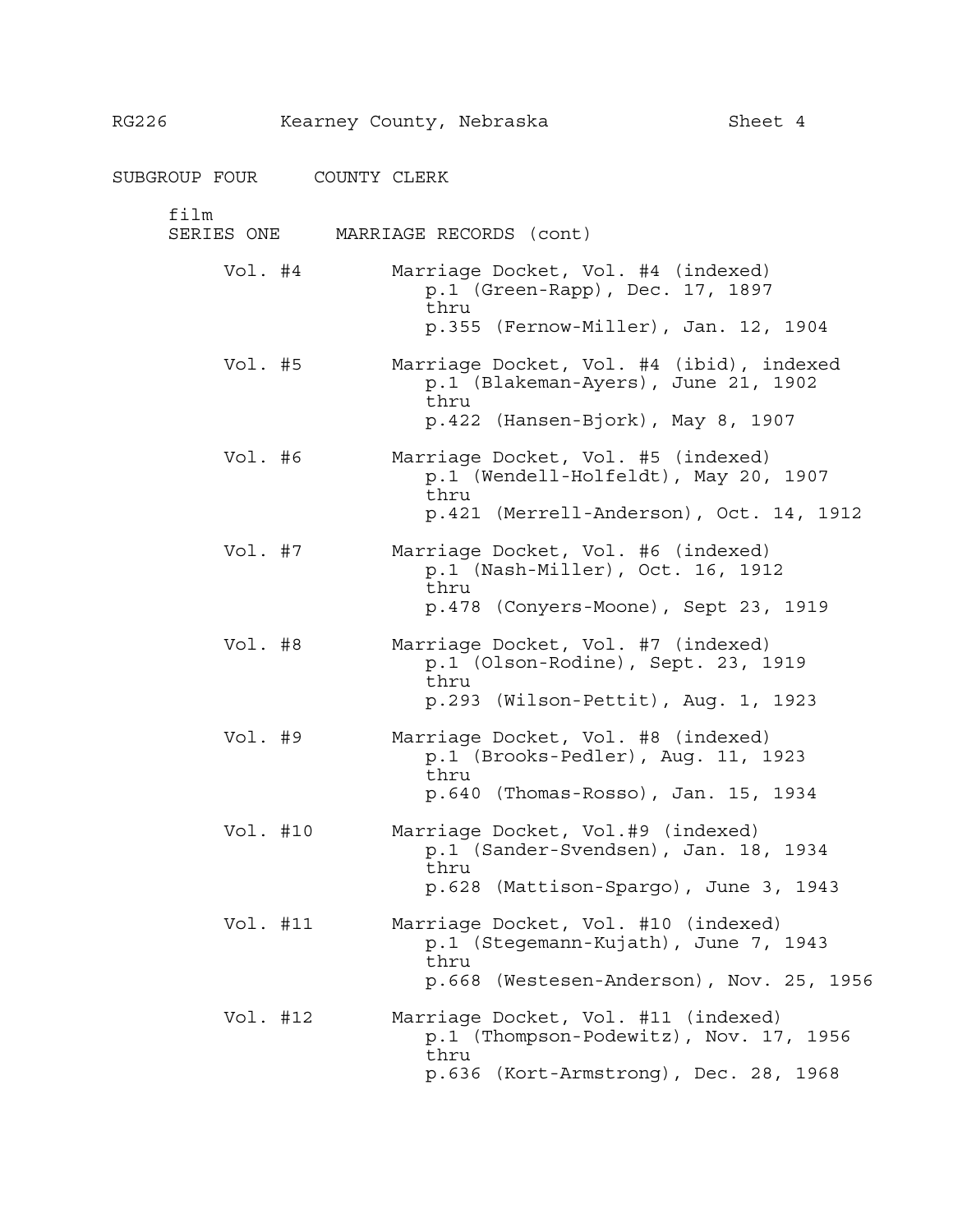| RG226 |                    | Kearney County, Nebraska            |       |                                                                                                                                                                                             | Sheet 5 |
|-------|--------------------|-------------------------------------|-------|---------------------------------------------------------------------------------------------------------------------------------------------------------------------------------------------|---------|
|       |                    | SUBGROUP FOUR COUNTY CLERK          |       |                                                                                                                                                                                             |         |
|       | film<br>SERIES ONE |                                     |       | MARRIAGE RECORDS (cont)                                                                                                                                                                     |         |
| * *   | Vol. #13           |                                     | thru  | Marriage Docket, Vol. #12 (indexed)<br>p.1 (Pierce-Cole), January 2, 1969<br>p.620 (Carmoney-Hedstrom), Aug. 30, 1980                                                                       |         |
| **    | Vol. #14           |                                     | thru  | Marriage Docket, Vol. #13 (indexed)<br>p.1 (Custer-Dannull), Sept. 10, 1980<br>p.160 (Flynn-Madsen), May 4, 1983                                                                            |         |
|       |                    | Vol. #15                            |       | Index to Marriages, 1987-1994                                                                                                                                                               |         |
|       | Vol. #16           |                                     | thru  | Marriage Docket, Vol. #14 (see index above)<br>p.1 (52-87-00001), January 19, 1987<br>p.309 $(52-93-00036)$ , Dec. 20, 1993                                                                 |         |
|       | film<br>SERIES ONE |                                     |       | MARRIAGE RECORDS - MICROFILM RECORD                                                                                                                                                         | MP4219  |
|       | NOTE:<br>clerk.    |                                     |       | This microfilm was produced by the Genealogical<br>Society of Utah in the spring of 1994 with the cooperation<br>of the Nebraska State Historical Society and the county                    |         |
|       | 637 pp.<br>#26,318 | Roll #1<br>475 shots<br>GSU Project | thru  | Item #1 - Marriage Docket, Vol.#1<br>Index & p.1 (October 11, 1872)<br>Item #2 - Marriage Docket, Vol. #2<br>p.191 (Smith-Wertz), June 29, 1888                                             |         |
|       |                    |                                     | NOTE: | NOTE: Vol. #1, pp. 384 & 385 were<br>missing from original volume at<br>time of filming.<br>Illegible or poor copies on<br>microfilm: Original records are<br>housed with the County Clerk. |         |

\*\* Volume is restricted by Section 71-612, R.R.S. Nebraska as it contains confidential material restricted from public view or duplication. Contact County Clerk or Nebraska. Bureau of Vital Statistics for information.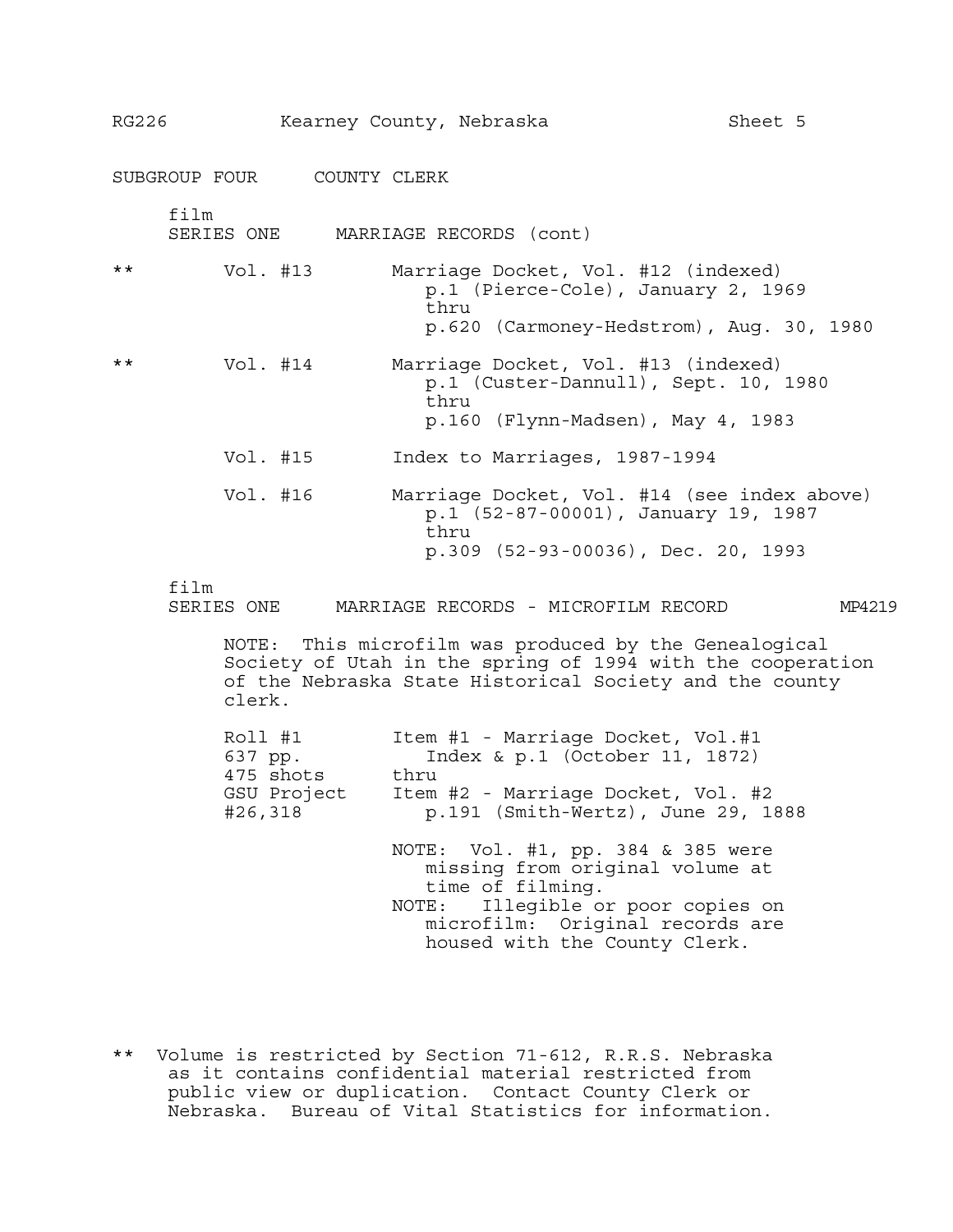RG226 Kearney County, Nebraska Sheet 6

SUBGROUP FOUR COUNTY CLERK film SERIES ONE MARRIAGE RECORDS - MICROFILM RECORD MP4219 Roll #2 Item #1 - Marriage Docket, Vol. 2 cont. 1194 pp. p.190 (Broderson-Thorsen), June 11, 1888 827 shots thru GSU Project Item #4 - Marriage Docket, Vol. #4-2 #26,351 p.51 (Emmerson-Lyden), Feb. 19, 1903 NOTE: Some documents on microfilm may be illegible or will make poor copies. For original record, contact County Clerk. NOTE: Vol. #3, p.1 - Splattstosen-??, several different names appear for the bride - Schoen, Chan, Gramm (1892) NOTE: Vol. #4-1, pp. 356-480 were blank and not microfilmed. Roll #3 Item #1 - Marriage Docket, Vol. #4-2 cont. 1184 pp. p.50 (Bang-Wise), February 17, 1903 838 shots thru GSU Project Item #3 - Marriage Docket, Vol. #6 #26,319 p.391 (Johnson-Rasmussen), May 1, 1918 NOTE: Vol. #4-2 may contain illegible or hard to copy documents. For original record contact the County Clerk. Roll #4 Item #1 - Marriage Docket, Vol. #6 cont. 895 pp. p.390 (April 29, 1918) 806 shots thru GSU Project Item #3 - Marriage Docket, Vol. #8 #26,320 p.513 (Faber-Henry), June 1, 1932 NOTE: Vol. #7, pp. 294-480 were blank and not microfilmed. Roll #5 Item #1 - Marriage Docket, Vol. #8 cont. 947 pp. p.512 (Peterson-Olson), May 6, 1932 828 shots thru GSU Project Item #3 - Marriage Docket, Vol. #10 #26,321 p.191 (Jorgenson-Clabaugh), Feb. 8, 1948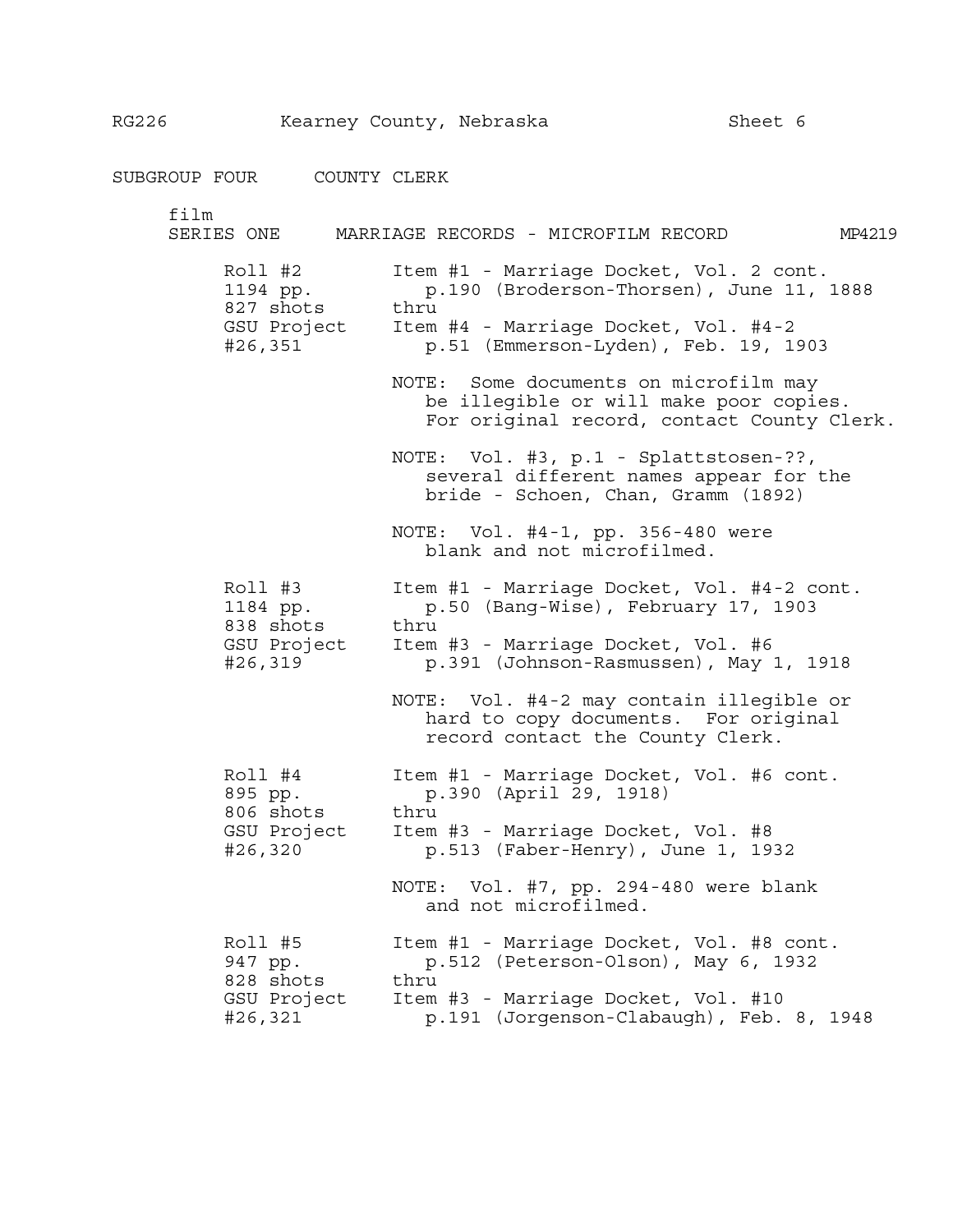SUBGROUP FOUR COUNTY CLERK film SERIES ONE MARRIAGE RECORDS - MICROFILM RECORD MP4219 Roll #6 Item #1 - Marriage Docket, Vol. #10 cont. 595 pp. p.190 (Fritson-Barry), Feb. 5, 1948 924 shots thru GSU Project Item #2 - Marriage Docket, Vol. #11 #26,322 p.117 (Jones-Holst), June 7, 1959 Roll #7 Item #1 - Marriage Docket, Vol. #11 cont. 519 pp. p.117 (Jones-Holst), June 3, 1959 559 shots thru GSU Project Item #1 - Marriage Docket, Vol. #11 #26,323 p.636 (Kort-Armstrong), Dec. 28, 1968 film SERIES ONE MARRIAGE RECORDS - RESTRICTED RECORDS NOTE: The following two reels of Marriage Records is restricted from public use by Section 17-612, R.R.S. Nebraska, because of the presence of confidential material. Roll #7 Item #2 - Marriage Record, Vol.#12 780 pp. p.1 (Pierce-Cole), Jan. 2, 1969 954 shots thru GSU Project Item #3 - Marriage Record, Vol. #13 #26,323 p.160 (Flynn-Madsen), May 28, 1983 NOTE: Vol. #11, pp. 637-644 were blank and not microfilmed. Roll #8 Item #1 - Marriage Record, Vol. #13 cont. 554 pp. p.160 (Flynn-Madsen), May 4, 1983 618 shots thru #26,324 Item #3 - Marriage Record, Vol.#14 p.309 (52-93-00036), Dec. 20, 1993 NOTE: Vol. #13, pp. 321-602 were blank and not microfilmed.

SUBGROUP FIVE REGISTER OF DEEDS

 No available records for this subgroup at the State Archives at this time. Patrons should contact the Kearney County Clerk's office at Minden.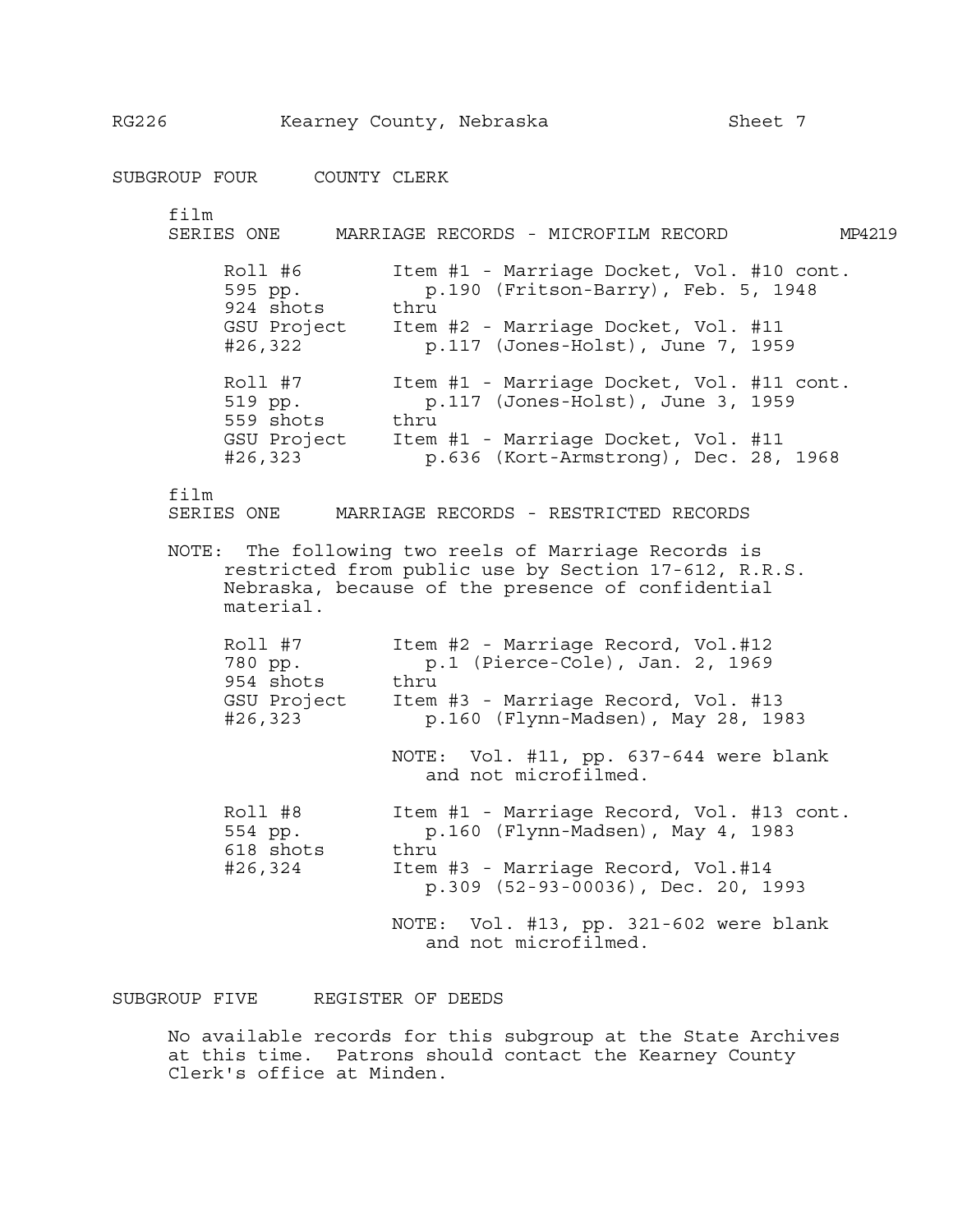film

SUBGROUP SIX RECORDS OF THE COUNTY COURT, 1873-1917

film

SERIES ONE PROBATE RECORDS, 1873-1917 (MP3473)

| Roll #1   | (Old Series Two)             |
|-----------|------------------------------|
| 363 shots | Vol. 1 Entry Book #1         |
| 726 pp.   | June 28, 1873 - May 10, 1895 |
| #20,251   | thru                         |
|           |                              |

Vol. 2 Entry Book #2 Dec. 9, 1891 - Nov. 14, 1917

SUBGROUP SEVEN DISTRICT COURT RECORDS

### SERIES ONE NATURALIZATION RECORDS, 1872-1929

NOTE: A card index is available on 16mm microfilm, roll #1. Also, an index appears at the beginning of each vol. The clerks registering Naturalizations in Kearney County at certain times were inaccurate in writing names of individuals. Names can change numerous times on one document. Original signatures of individuals appear on Declarations of Intention and Petitions for Naturalization. Patrons are advised to check different variations of the surname they are searching for to be sure that ancestors are not missed. These records were loaned to the Historical Society for microfilming, August 27, 1990.

Vol. 1 Naturalization Record Vol. 1 Declarations of Intention: p.1 (7/23/1872) thru p.238 (6/28/1886) no pages 239-240 Naturalization Record: p.241 (10/17/1882) thru p.462 (4/3/1893)

- Vol. 2 Declarations of Intention Vol. 2: p.1 (8/19/1886) - p.199 (11/9/1903) pp.200-640 Blank
- Vol. 3 Affidavits and Oaths of Allegiance pp. 1-15 Blank p.16 (12/14/1882) thru p.95 (3/5/1886) Last entry, p.16, Peter Olafsson, 10/16/1882 (entered 7/10/1923)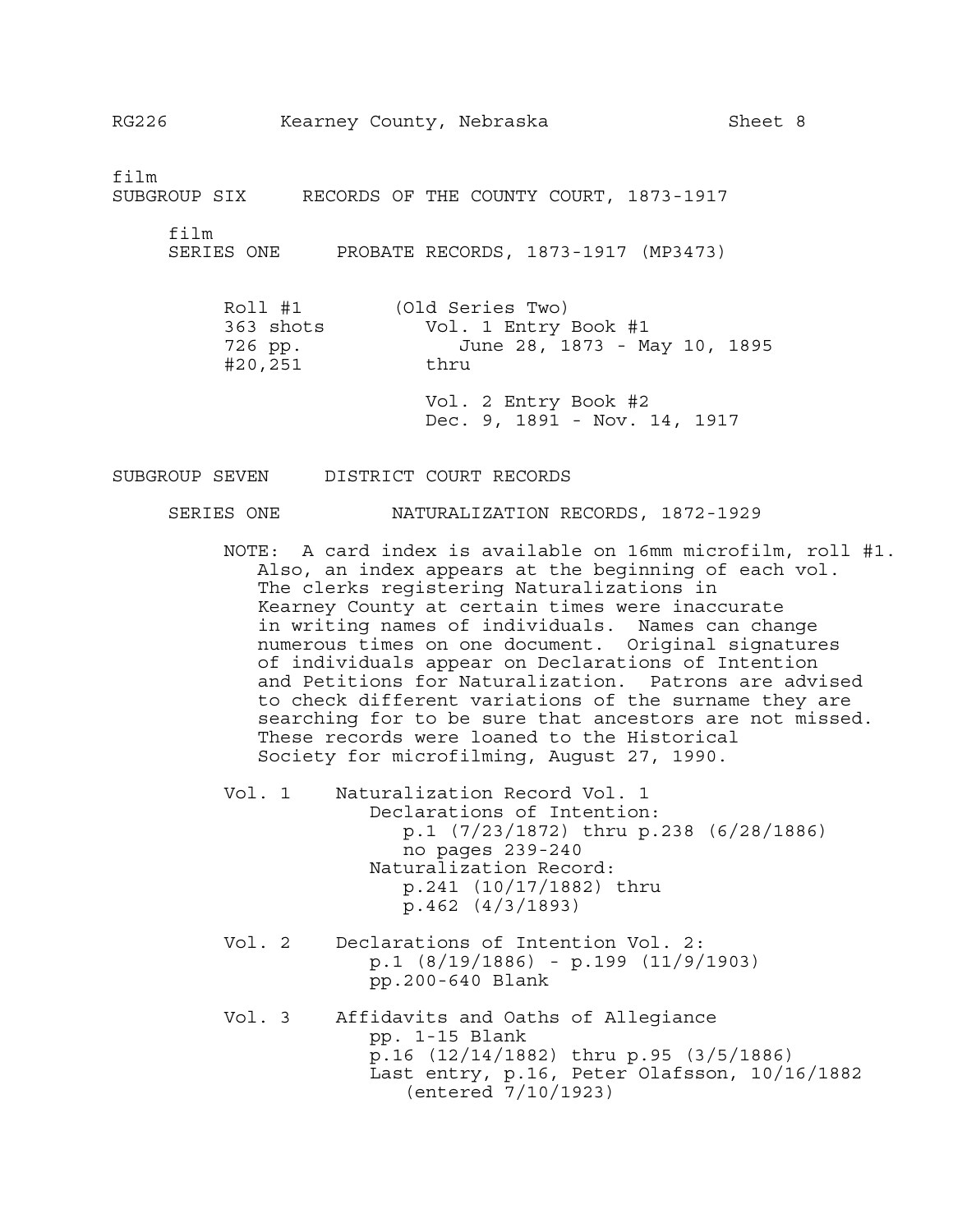pp. 96-206 Blank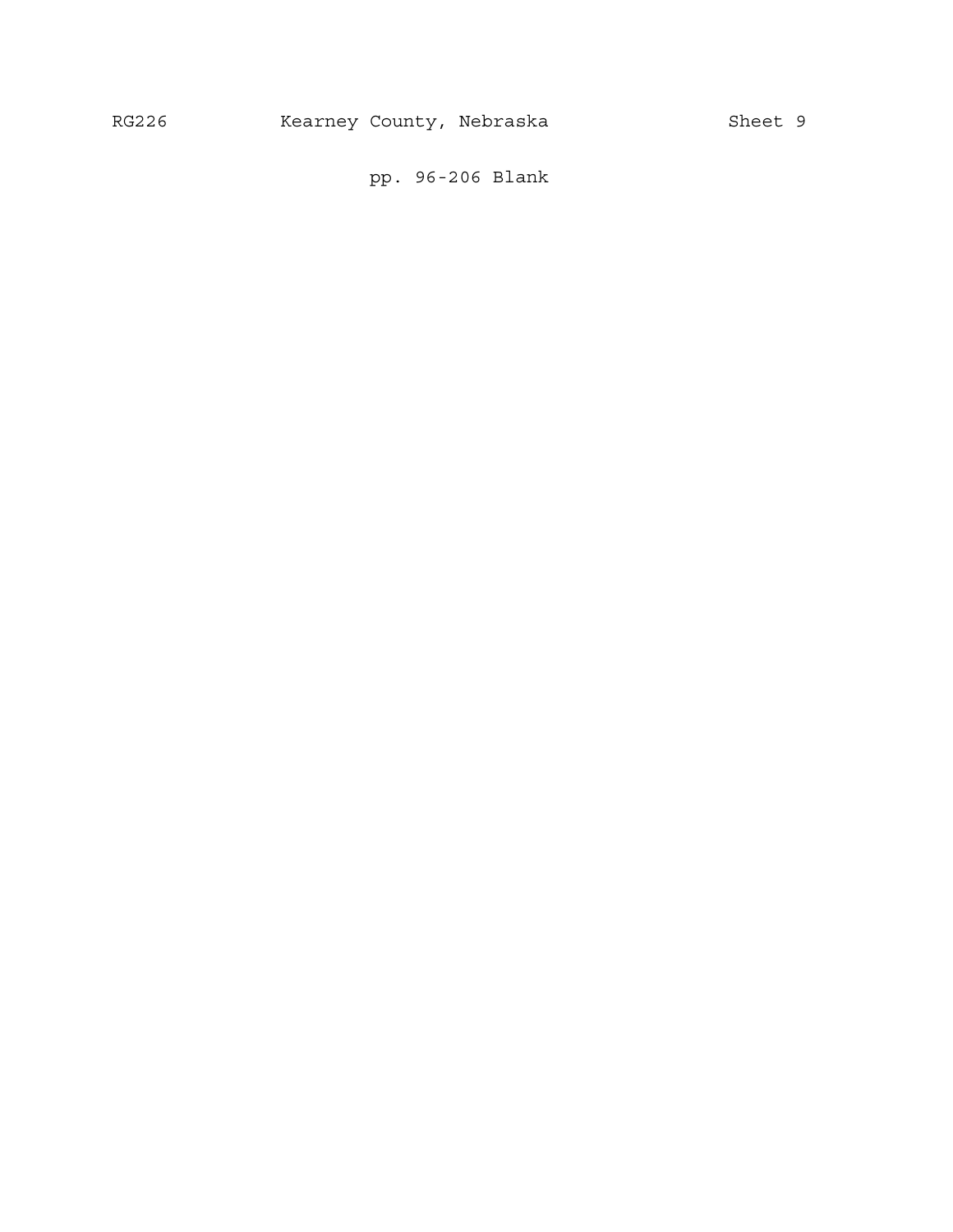SUBGROUP SEVEN DISTRICT COURT (cont)

SERIES ONE NATURALIZATIONS (cont)

- Vol. 4 Declarations of Intention Vol. 3: p.1 (1/4/1904) thru p.40 (9/26/1906) p.41 void pp. 42-318 Blank
- Vol. 5 Declarations of Intention Vol. 4: #1 (10/27/1906) thru #300 (2/28/1923)
- Vol. 6 Declarations of Intention Vol. 5: #301 (3/23/1923) thru #328 (4/20/1929)
- Vol. 7 Declarations of Intention Vol. 6: #329 (2/21/1931) thru #350 (8/13/1942)
- Vol. 8 Declarations of Intention Kearney County (loose) A-W (no X-Z), 1874-1885
- Vol. 9 Declarations of Intention Kearney County (loose) A-E (no X-Z), 1886-1900
- Vol. 10 In re Naturalizations of Kearney County, 1906-1942 (includes correspondence & legal papers involving certain naturalizations taken out in Kearney County. See index for names appearing in this volume of loose documents.
- Vol. 11 Declarations of Intention Not Kearney County A-Z 1855-1885 (loose) NOTE: These declarations are from other Nebraska counties or other states and are meant to accompany the petition for naturalization or declarations of intention.
- Vol. 12 Declarations of Intention Not Kearney County A-V (No w-z), 1886-1900 NOTE: same as for above volume
- Vol. 13 In re Naturalizations not Kearney County Ferdinand Christensen, Franklin Co., 1941
- Vol. 14 Naturalization Record #2 p.1 (11/14/1893) thru p.96 (11/8/1905) p.97, Peter C. Engaard, 1888 pp. 98-610 Blank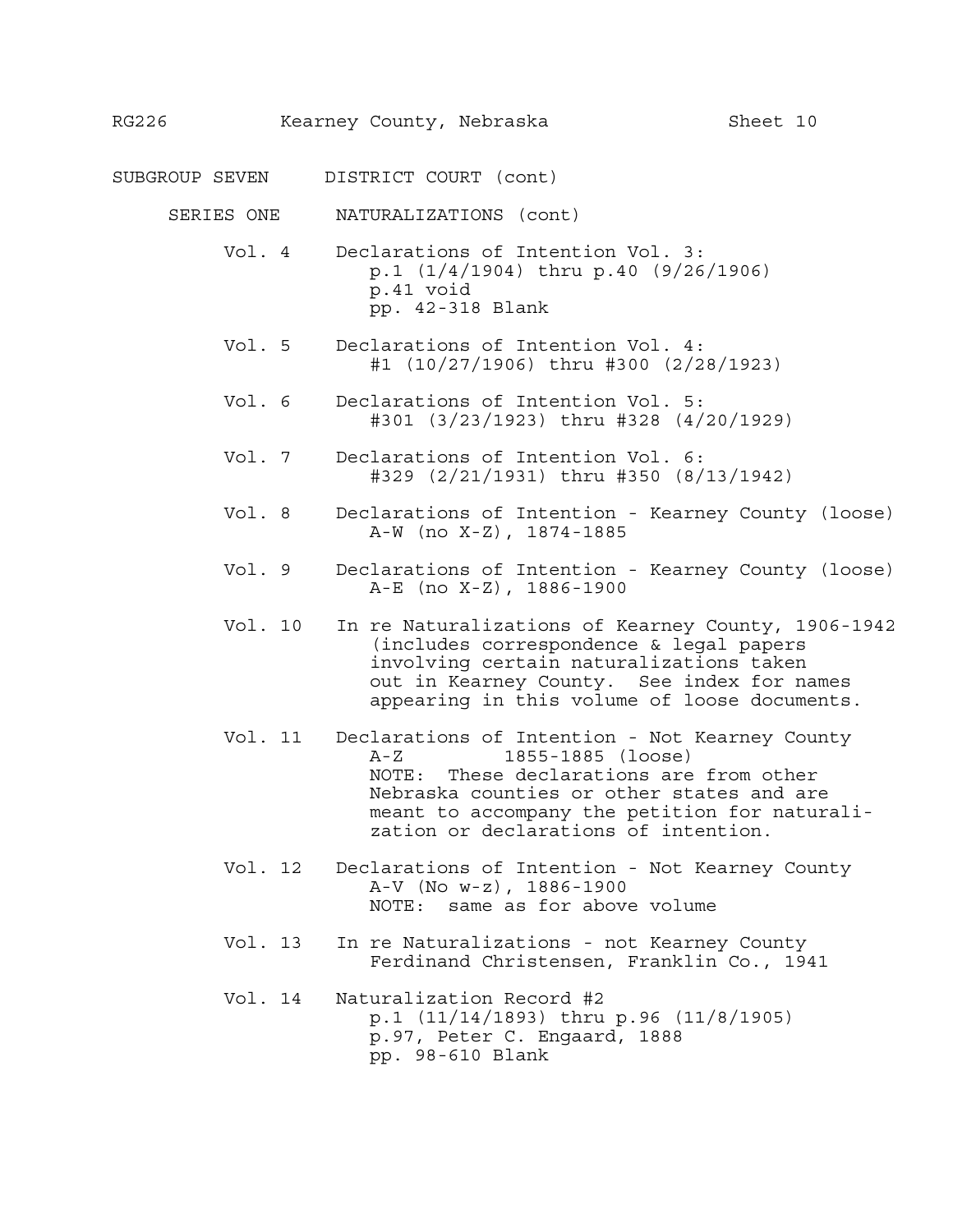- SUBGROUP SEVEN DISTRICT COURT (cont)
	- SERIES ONE NATURALIZATIONS (cont)
		- Vol. 15 Naturalization Record #4 (# changed from 3) p.1 (11/23/1903) thru p.90 (9/21/1906) p.91 Blank pp. 92-108 (9/22/1906) pp. 109-240 Blank
		- Vol. 16 Petition and Record Vol. 5: #1 (11/5/1906) thru #149 (11/25/1914)
		- Vol. 17 Petition and Record Vol. 6: #150 (1/12/1915) thru #250 (6/3/1925)
		- Vol. 18 Petition and Record Vol. 7: #251 (6/3/1925) thru #269 (6/25/1929)
		- Vol. 19 Petition and Record Vol. 8: #270 (7/16/1930) thru #274 (4/20/1937)
		- Vol. 20 Certificates of Naturalization, Vol. 1 Vol. 914, Dept of Commerce and Labor #9131 (2/25/1907) thru #9140 (9/23/1907)
		- Vol. 21 Certificates of Naturalization, Vol. 2 Vol. 3138, Dept of Commerce and Labor #33426 (9/23/1907) thru #33450 (9/17/1908)
		- Vol. 22 Certificates of Naturalization, Vol. 3 Vol. 3400, Dept of Commerce and Labor #39976 (9/17/1908) thru #40000 (9/16/1909)
		- Vol. 23 Certificates of Naturalization, Vol. 4 Vol. 3590, Dept of Commerce and Labor #44726 (9/16/1909) thru #44750 (9/18/1911)
		- Vol. 24 Certificates of Naturalization, Vol. 5 Vol. 9154, Dept of Commerce and Labor #232826 (9/18/1911) thru #232850 (2/16/1914)
		- Vol. 25 Certificates of Naturalization, Vol. 6 Vol. 13987, Dept of Labor #434801 (2/16/1914) thru #434850 (12/4/1916)
		- Vol. 26 Certificates of Naturalization, Vol. 7 No Cover #702801 (12/4/1916) thru #702850 (10/11/1923)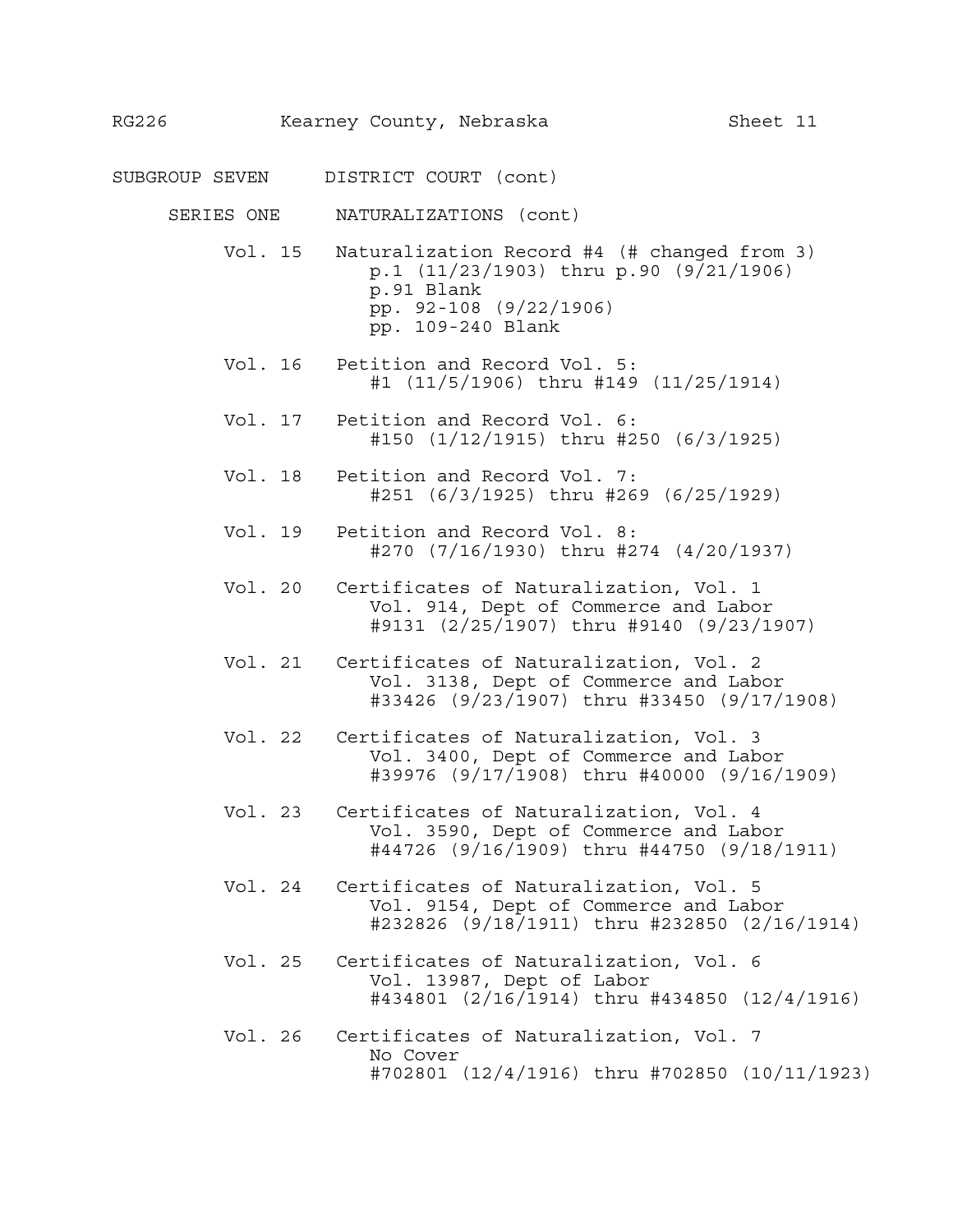SUBGROUP SEVEN DISTRICT COURT

film

- SERIES ONE NATURALIZATION RECORDS (cont)
	- Vol. 27 Certificates of Naturalization, Vol. 8 Vol. 47383, U.S. Dept of Labor #1975101 (10/11/1923) thru #1975130 (12/26/1928) #1975131 thru 1975150 (not used)
	- Vol. 28 Hearings, Petitions Granted, and miscellaneous certificates, 1882-1941
	- Vol. 29 General Correspondence (Administrative), 1906-1941

film

| SERIES ONE | NATURALIZATION RECORDS - MICROFILM RECORD |  |  | MP4092 |
|------------|-------------------------------------------|--|--|--------|
|            |                                           |  |  |        |

| Roll #1<br>2504 shots<br>16mm Diazo thru<br>$91 - 8 - 81$<br>#24,307 | Index to Naturalizations, "A"<br>Aabel, Barthoudt S.<br>Index to Naturalizations, "Z"<br>Zoble, Phillip Henry                                                                           |
|----------------------------------------------------------------------|-----------------------------------------------------------------------------------------------------------------------------------------------------------------------------------------|
| Roll #2<br>708 shots<br>1416 pp.<br>#24,361                          | Vol. #1 - Naturalization Record, Vol. #1<br>Index & p.1 (Declarations of Intention)<br>July 23, 1872<br>thru<br>Vol.#5 - Declarations of Intention, Vol. #4<br>#300 (February 28, 1923) |
|                                                                      | Vol. #2 Index begins at frame #282<br>Vol. #3 Index begins at frame #412<br>Vol. #4 Index begins at frame #470<br>Vol. #5 Index begins at frame #506                                    |
|                                                                      | NOTE: Vol. #3, documents are light on microfilm<br>and may not make good copies. For original                                                                                           |

record, contact the County District Court.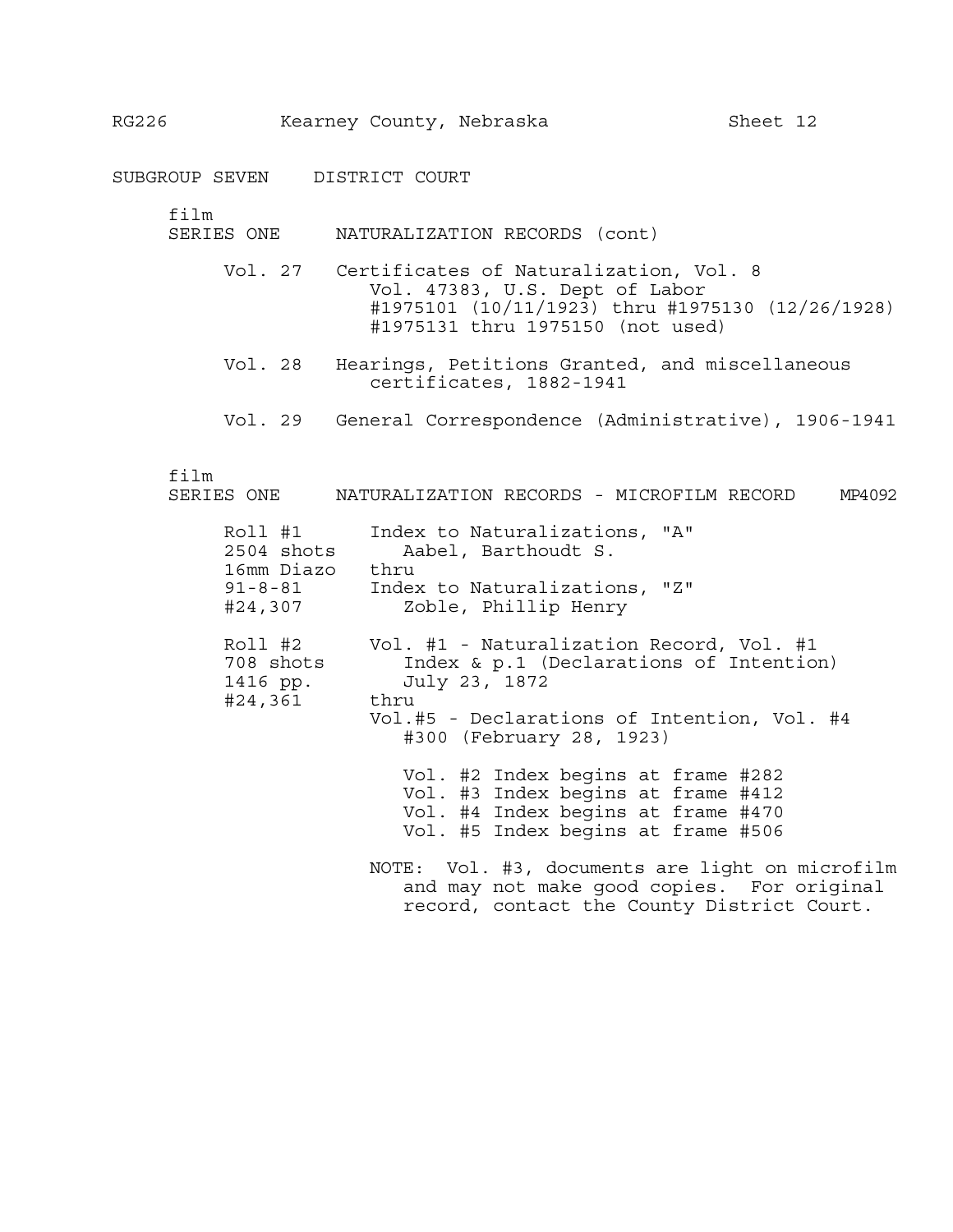SUBGROUP SEVEN DISTRICT COURT

| film<br>SERIES ONE                          | NATURALIZATION RECORDS - MICROFILM RECORD<br>MP4092                                                                                                                                                                                                                                                                                                                                 |
|---------------------------------------------|-------------------------------------------------------------------------------------------------------------------------------------------------------------------------------------------------------------------------------------------------------------------------------------------------------------------------------------------------------------------------------------|
| Roll #3<br>917 shots<br>1834 pp.<br>#24,364 | Vol. #6 - Declarations of Intention, Vol. #5<br>#301 (March 23, 1923)<br>thru<br>Vol. #15 - Naturalization Record, Vol. #4<br>p.45 (Mads Madsen), September 21, 1906                                                                                                                                                                                                                |
|                                             | Vol. #7 Index begins at frame #065<br>Vol. #8 Index begins at frame #123<br>Vol. #9 Index begins at frame #322<br>Vol. #10 Index begins at frame #435<br>Vol. #11 Index begins at frame #541<br>Vol. #12 Index begins at frame #738<br>Vol. #13 Index begins at frame #775<br>Vol. #14 Index begins at frame #777<br>Vol. #15 Index begins at frame #842                            |
| 759 shots<br>1518 pp.<br>#24,388            | Roll #4 Vol. #15 - Naturalization Record, Vol. #4 cont.<br>p.46 (Peter Steffensey), Sept. 21, 1906<br>thru<br>Vol. #17 - Petition & Record Vol. #6<br>p.71 (#221), February 11, 1921                                                                                                                                                                                                |
|                                             | Vol. #16 Index begins at frame #075<br>Vol. #17 Index begins at frame #561<br>NOTE: Operator's Certificate, end of roll,<br>in error. Date of ending record should<br>read February 11, 1921 not June 30, 1914.                                                                                                                                                                     |
| Roll #5<br>541 shots<br>1082 pp.<br>#24,390 | Vol. #17 - Petition & Record, Vol. #6 cont.<br>p.72 (#222), February 16, 1921<br>thru<br>Vol. #29 - Administrative Correspondence, 1941                                                                                                                                                                                                                                             |
|                                             | Vol. #18 Index begins at frame #081<br>Vol. #19 Index begins at frame #157<br>Vol. #20 begins at frame #186<br>Vol. #21 begins at frame #198<br>Vol. #22 begins at frame #250<br>Vol. #23 begins at frame #301<br>Vol. #24 begins at frame #346<br>Vol. #25 begins at frame #360<br>Vol. #26 begins at frame #387<br>Vol. #27 begins at frame #413<br>Vol. #28 begins at frame #431 |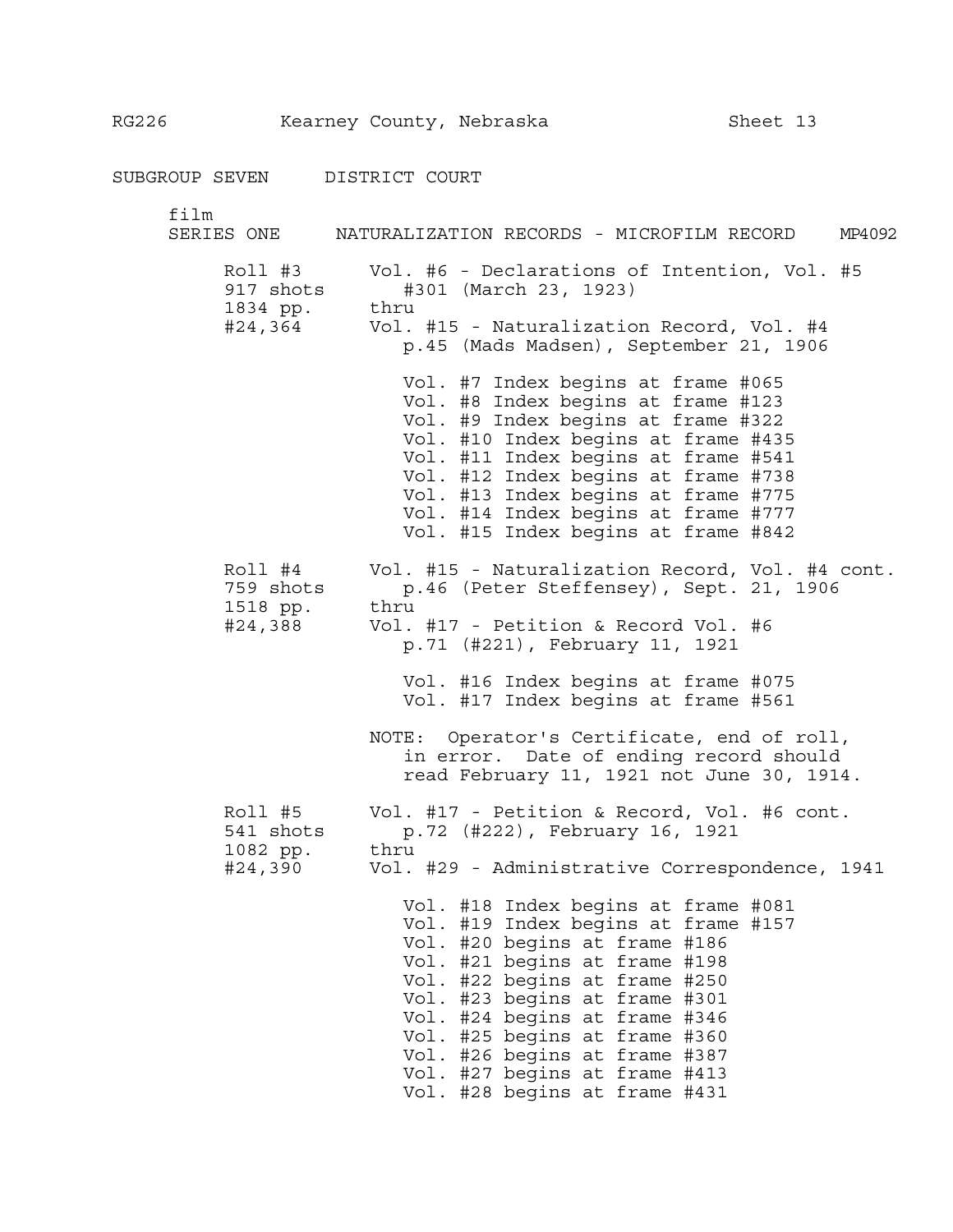Vol. #29 begins at frame #452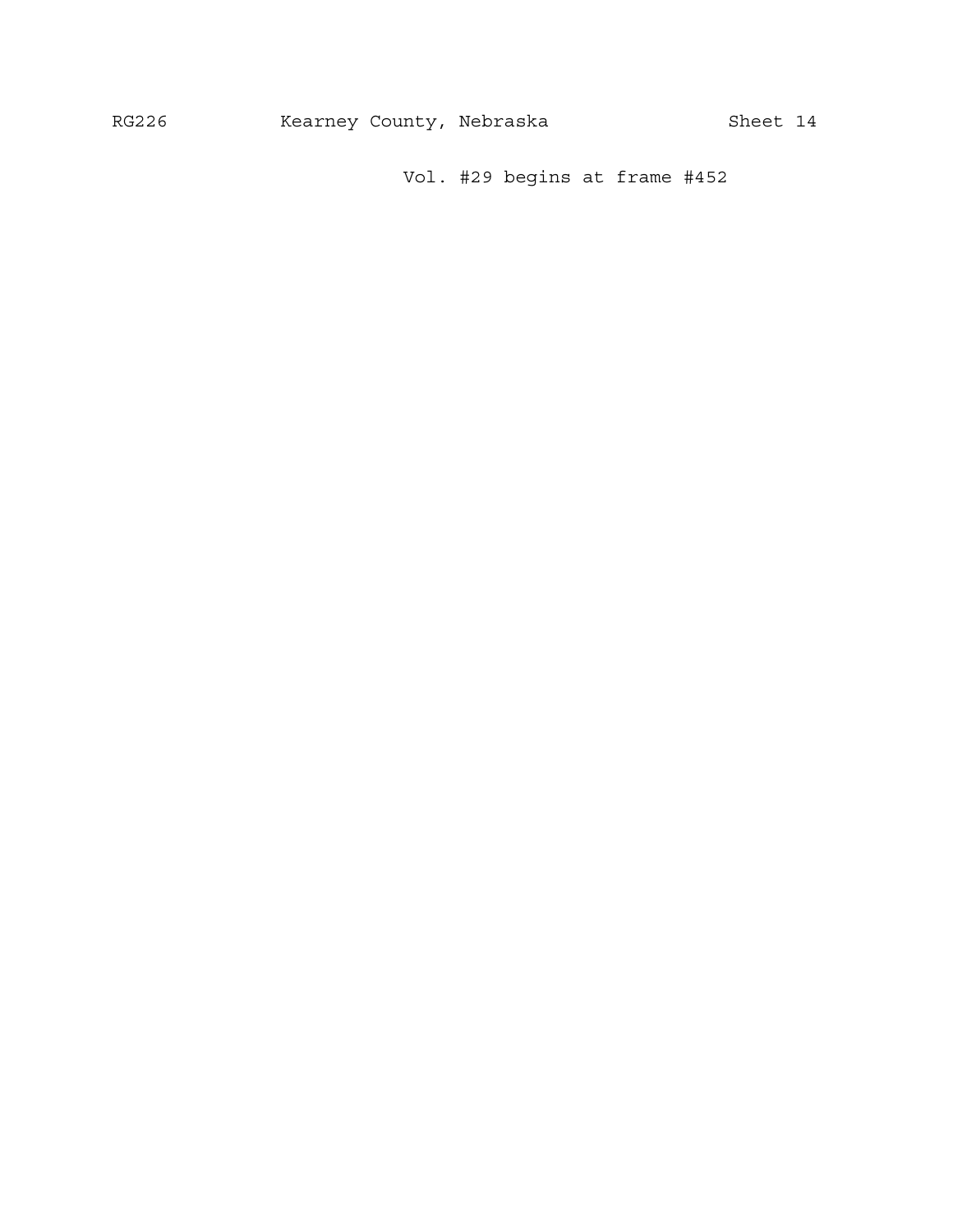SUBGROUP SEVEN DISTRICT COURT

SERIES TWO BILLS OF EXCEPTION, 1967-1981

Box 1

7091 (1977) Madsen vs. Forden Deposition of Joseph F. Gross Deposition of Phillip E. Getcher 7328, 44360(1981) Ralph Olson et al vs. Bonham et al 38452 (1972) Mathine v. Kansas-Nebr. Natural Gas Co. (1915) Bridget McNea v. Thomas Moran, et. al 38051 (1971) State of Nebr. v. Charles Eickmeier 36627 (1967) NE Dept. of Roads & Village of Axtell v. Nickel Grain Co.

SUBGROUP EIGHT SUPERINTENDENT OF SCHOOLS

There are no records for this subgroup in the State Archives at this time. Patrons should contact the Supt of Schools Office at Minden, Nebraska.

SUBGROUP NINE SCHOOL DISTRICT RECORDS

film

SERIES ONE SCHOOL DISTRICT #11, 1879-1923

NOTE: Microfilmed under MP3474, 1982, as Series One

#### Box 1

| General Correspondence, 1886-1914<br>f.1 |  |
|------------------------------------------|--|
|------------------------------------------|--|

- f.2 School Census, 1881-1900 & n.d.<br>f.3 Director's Annual Report and
	- Director's Annual Report and
	- Classification Record, 1885-1895
- f.4 Teacher's Contracts, 1879-1909
- f.5 Free High School tuition and
- Student Transfer Statements, 1896-1916 f.6-7 Receipts and contracts for school
- supplies, 1881-1914; 1895-1923
- f.8 Insurance policies, deeds, 1878-1909
- f.9 Miscellaneous printed matter